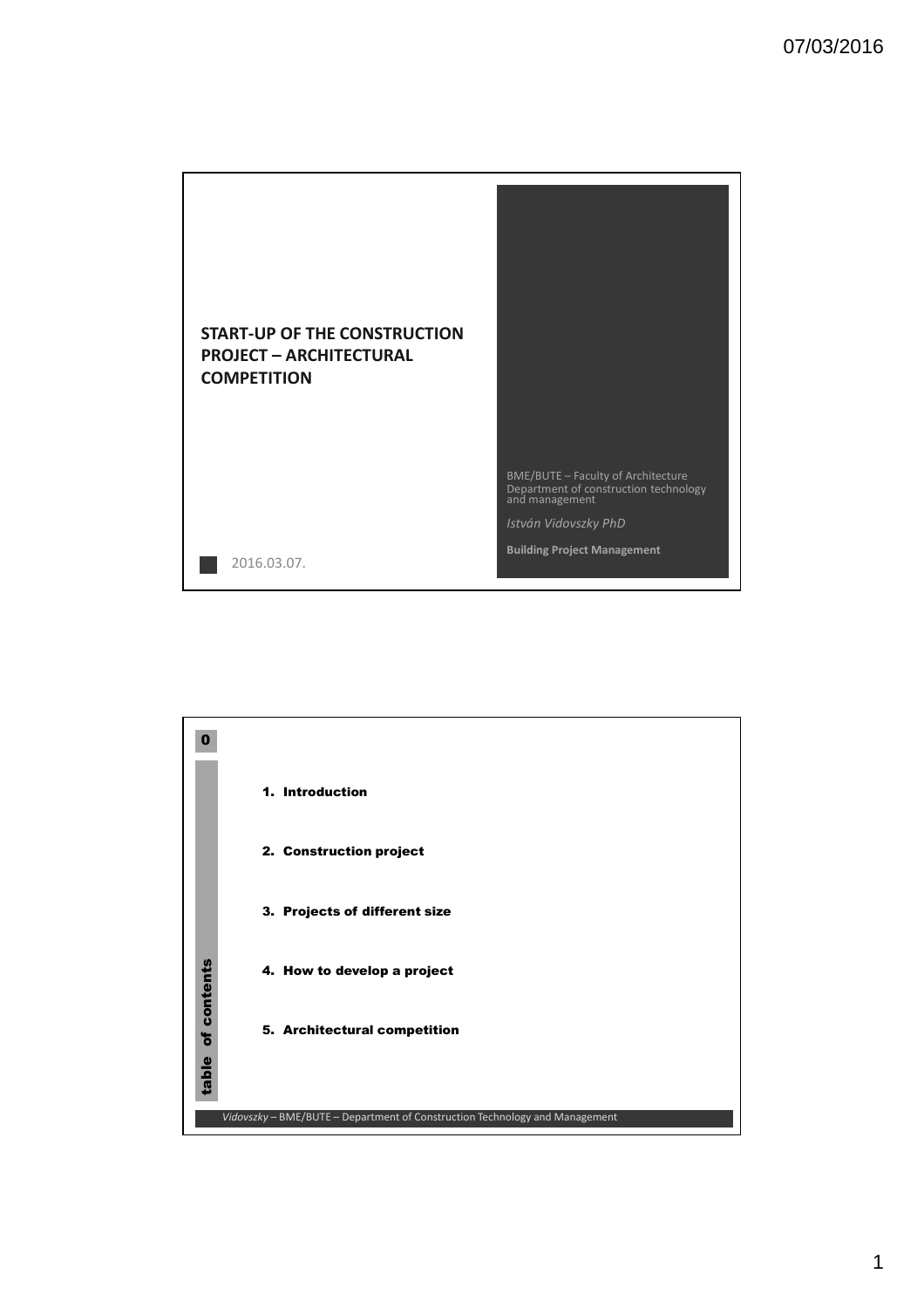

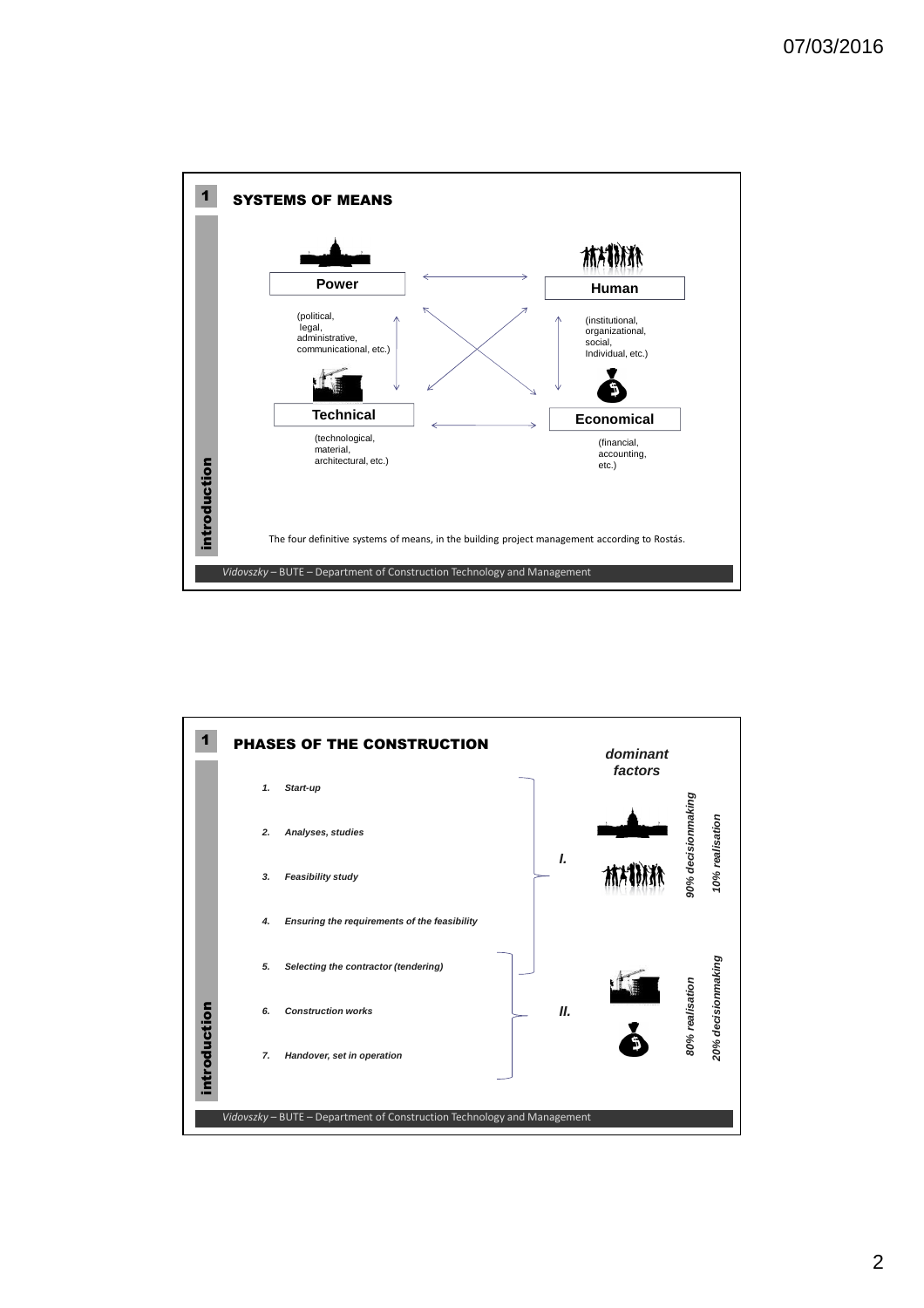

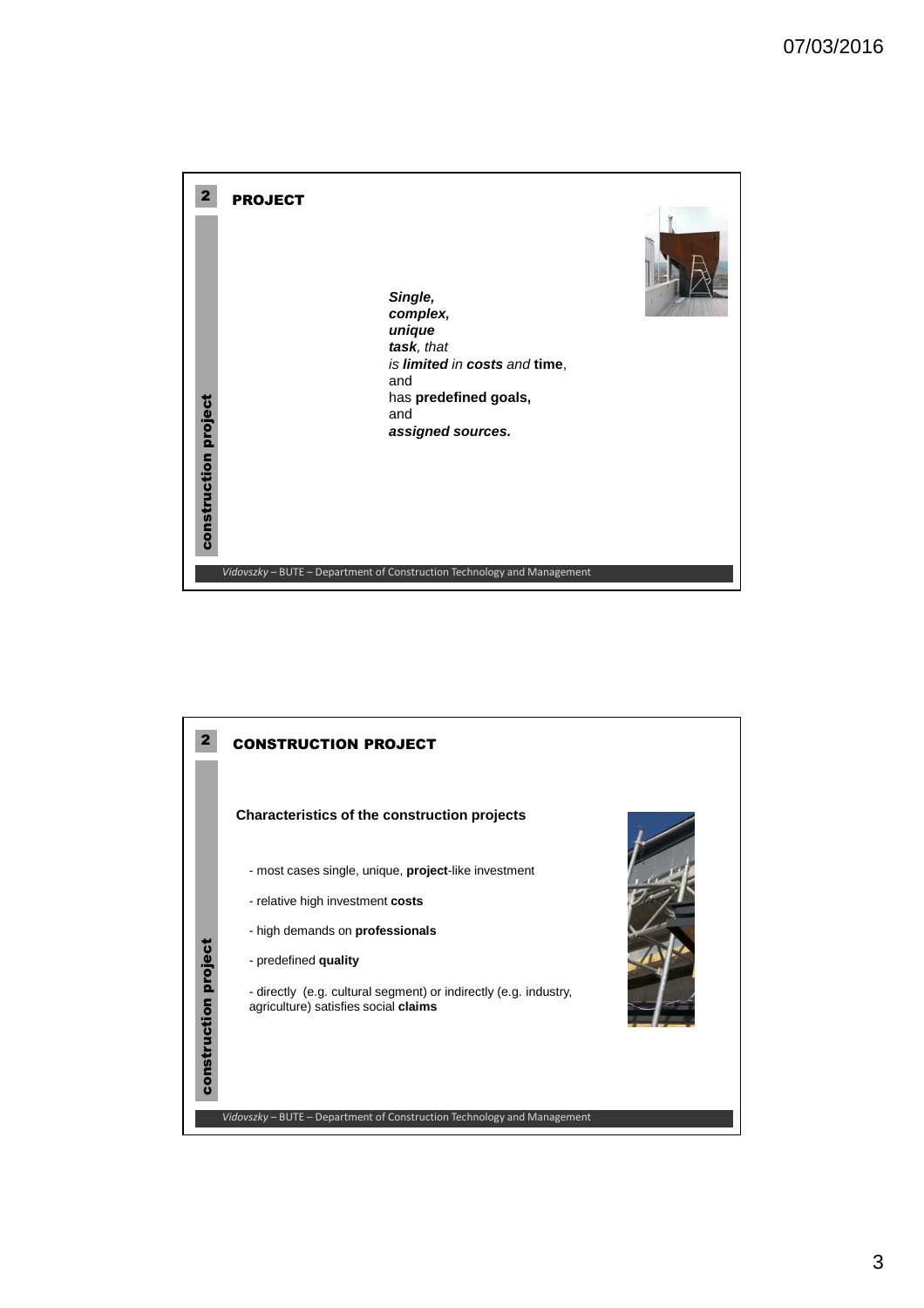

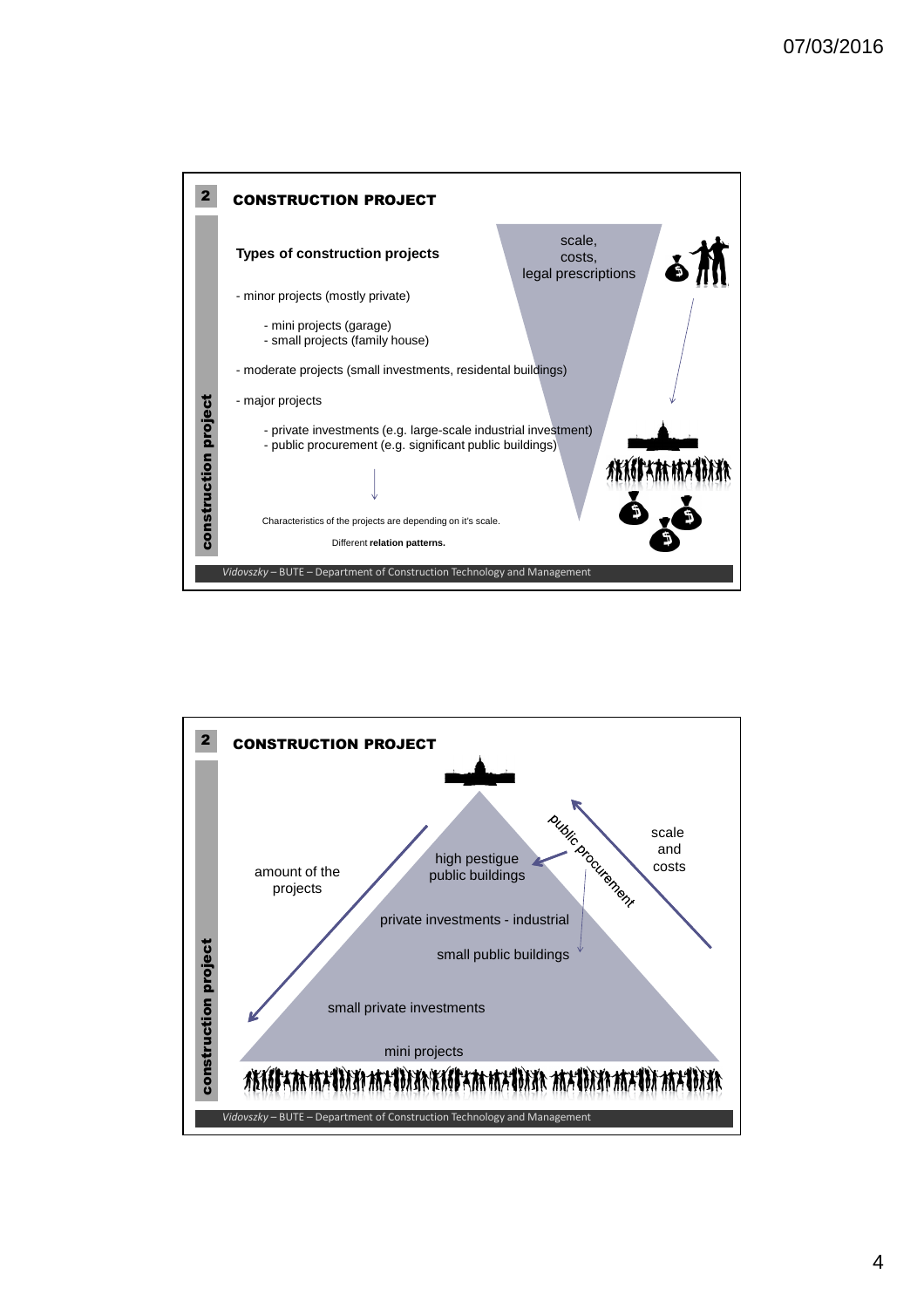

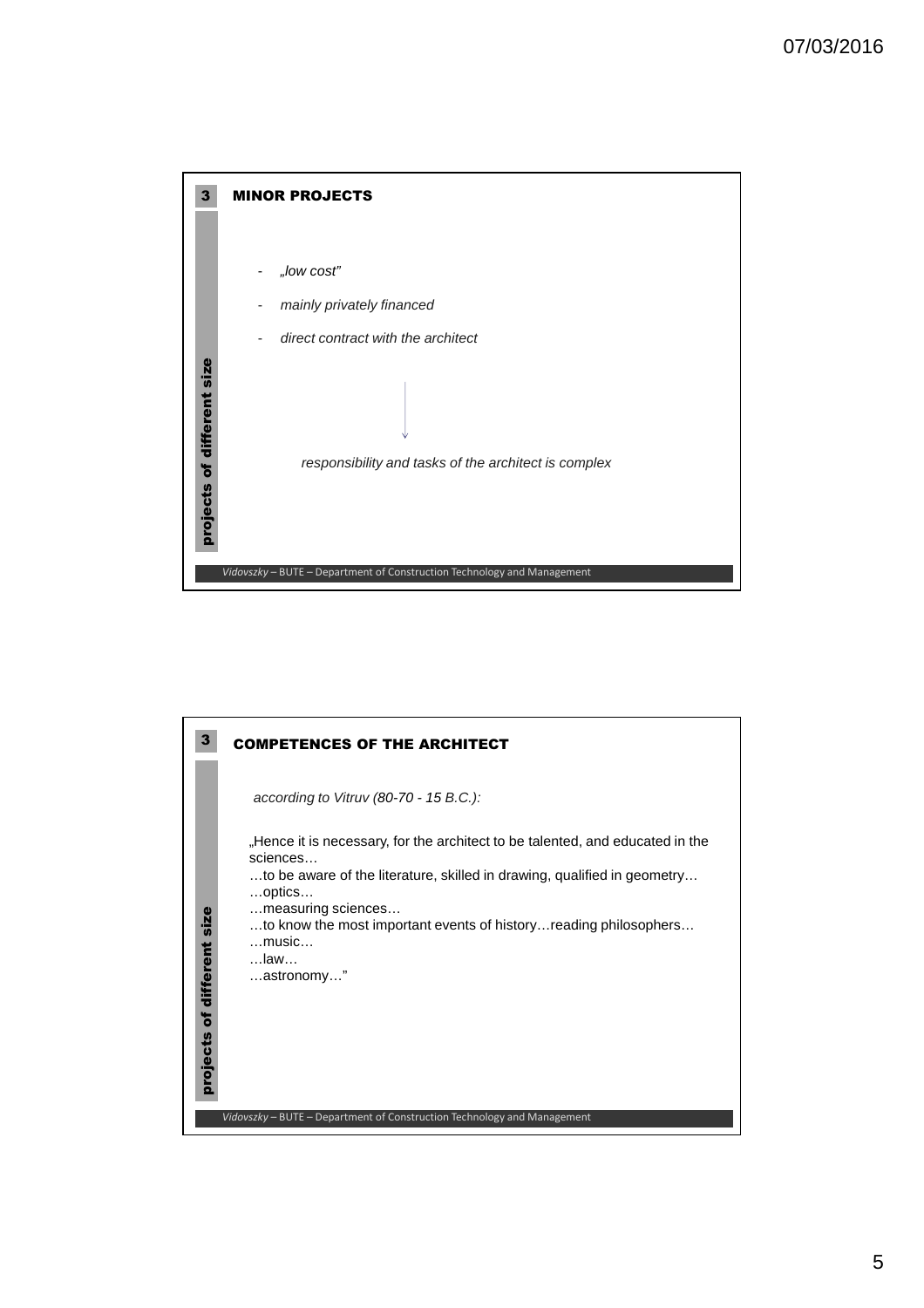

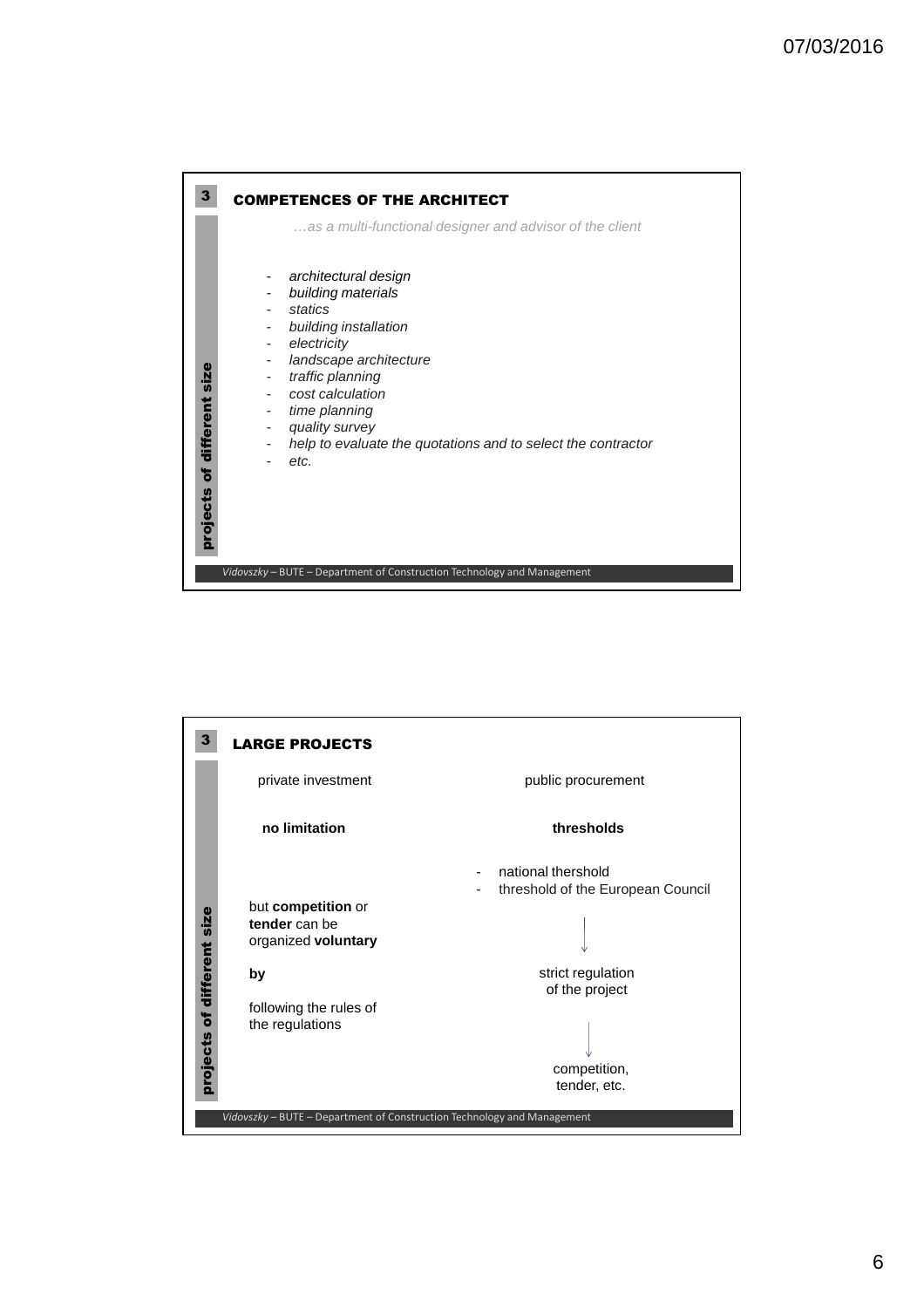

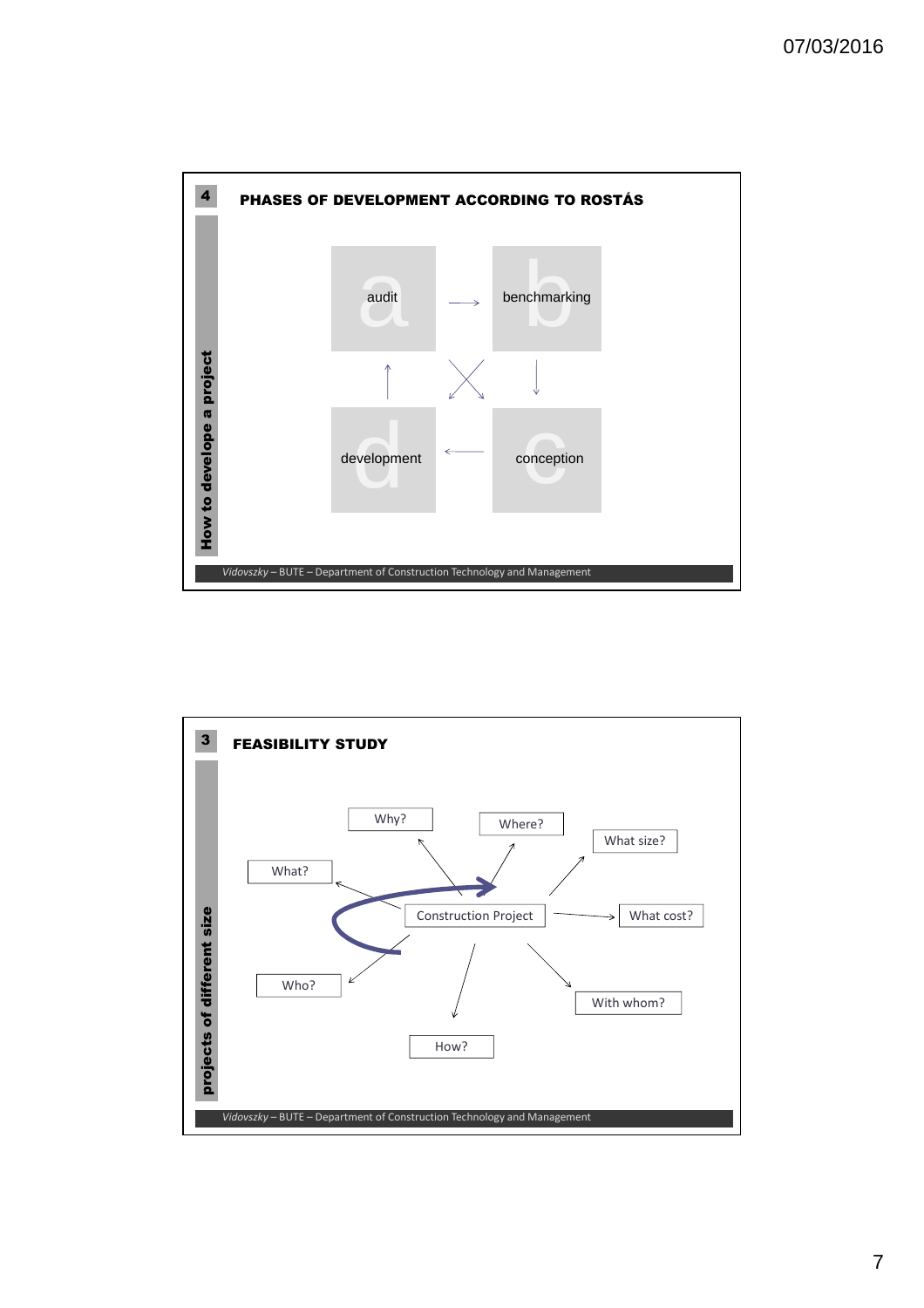

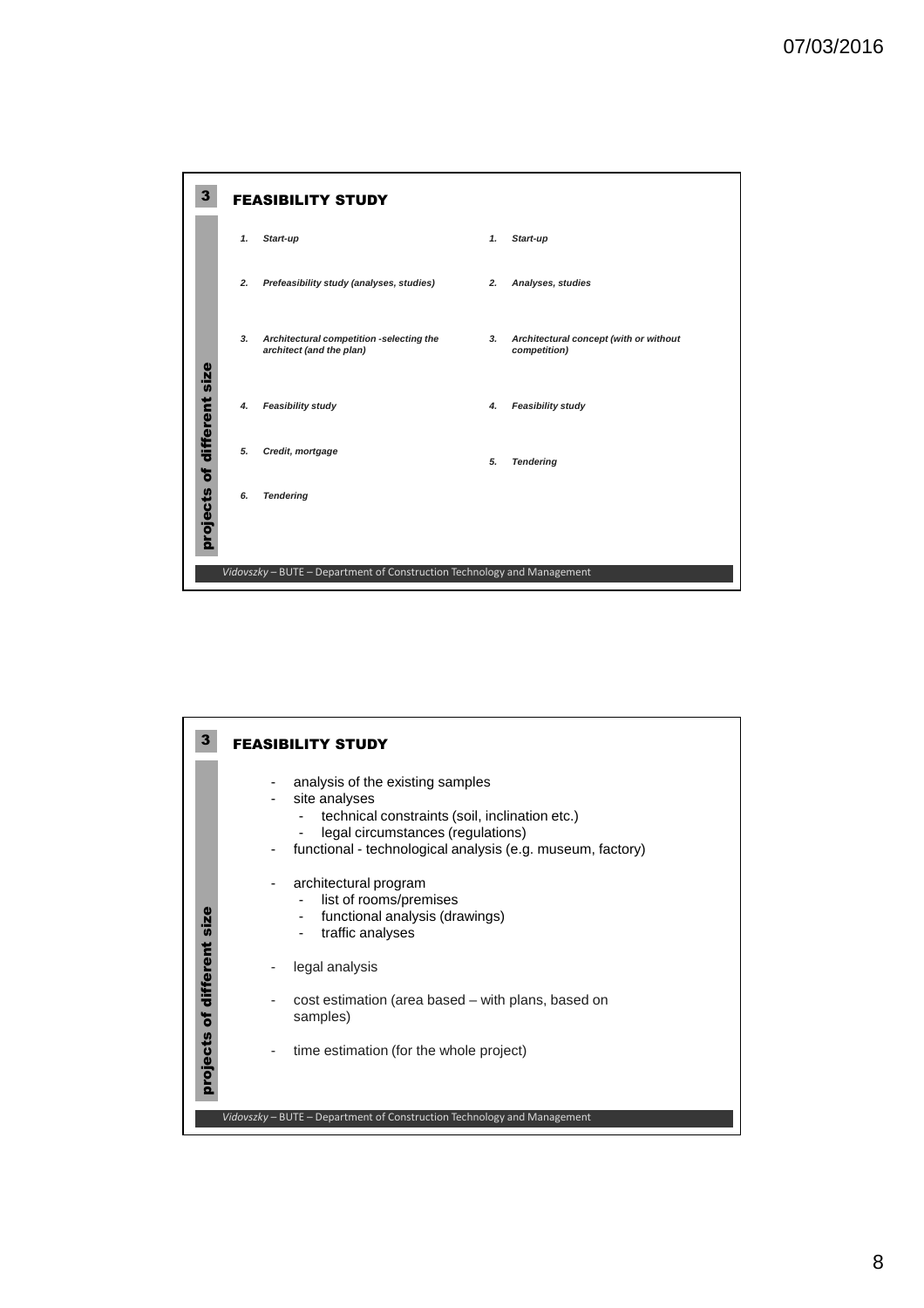

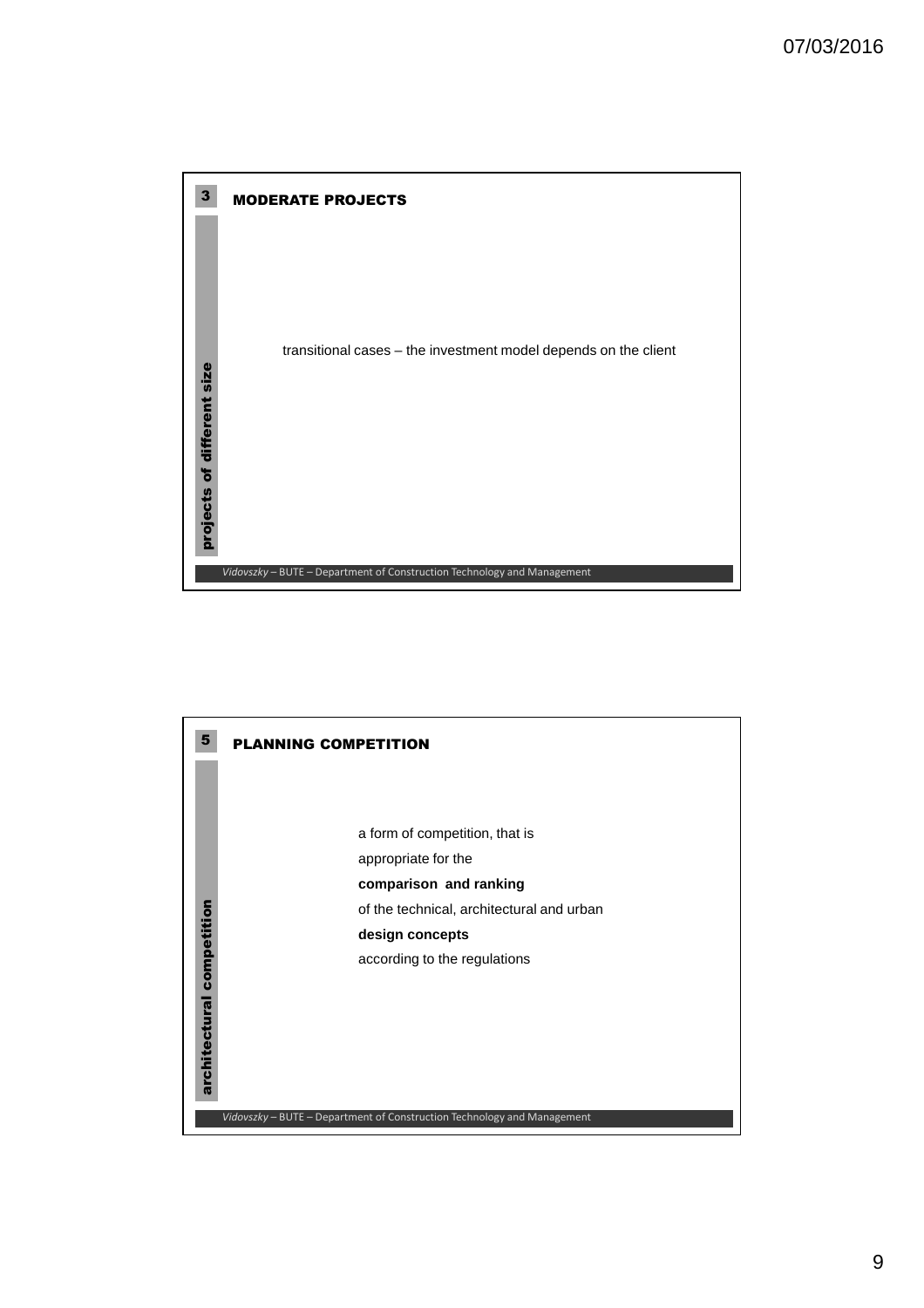

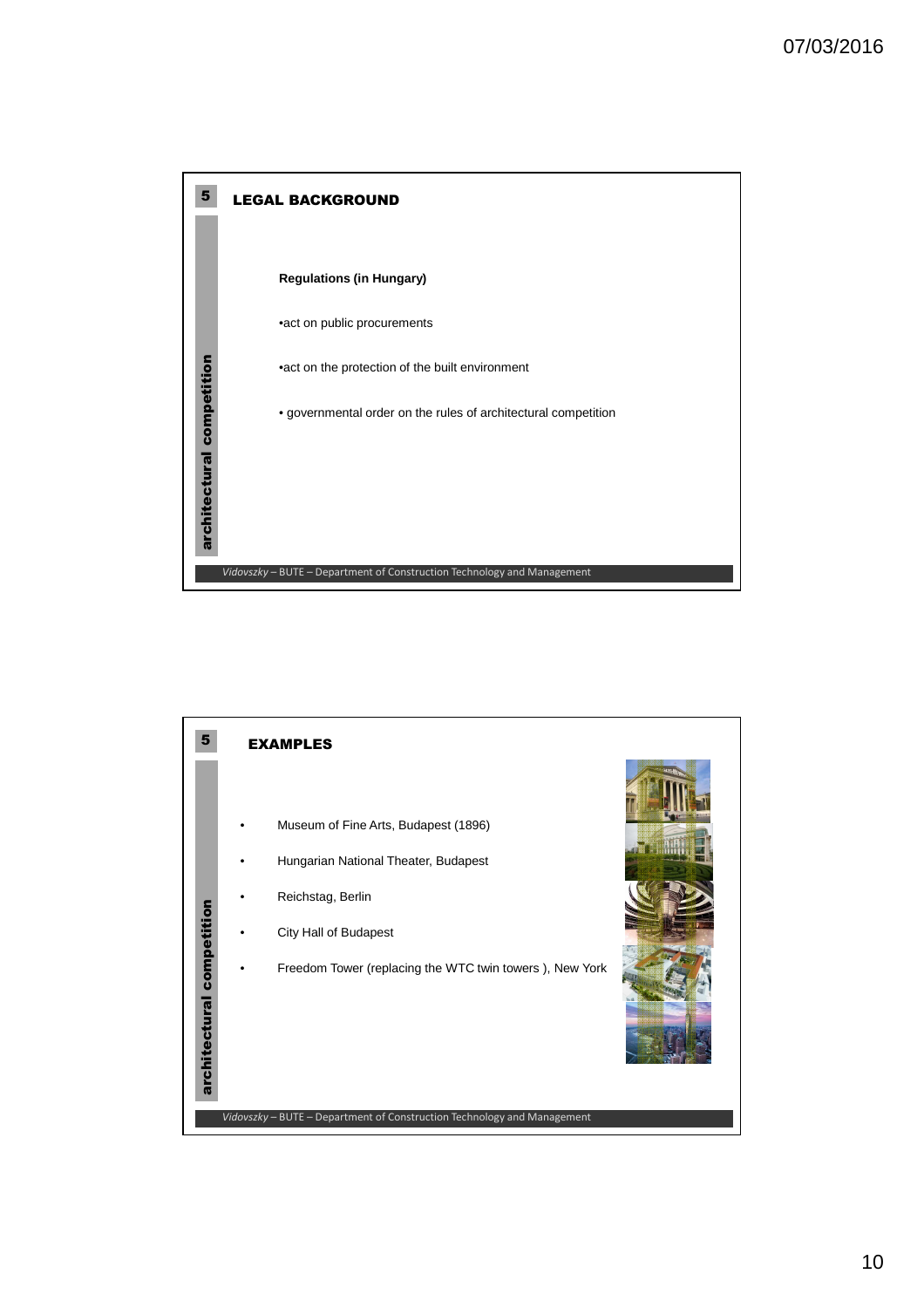

| 5             |              | <b>PLANNING COMPETITION - TASKS</b>                                                                |
|---------------|--------------|----------------------------------------------------------------------------------------------------|
|               | Organizer    |                                                                                                    |
|               |              | defining aim and type of competition<br>$\mathcal{P}$                                              |
|               |              | ensuring the financial background<br>$\rightarrow$                                                 |
|               |              | invitation of the jury<br>$\mathcal{P}$                                                            |
|               |              | defining the assignment of the competition<br>≫                                                    |
|               |              | making the competition announcement<br>$\rightarrow$                                               |
|               |              | organizing the competition<br>$\rightarrow$                                                        |
|               |              | announcing the results, offering awards<br>$\gg$                                                   |
|               |              | utilization of the plans<br>$\mathcal{P}$                                                          |
| competition   | Jury         | selection of the most valuable plans (according to the aim of the<br>$\mathcal{V}$<br>competition) |
|               |              | evaluation with justification<br>$\rightarrow$                                                     |
|               |              | opening the "envelops" of the awarded plans<br>≫                                                   |
|               |              | recommendations for the future design phases<br>≫                                                  |
| architectural | Participants | submission of the plans<br>»                                                                       |
|               |              | Vidovszky - BUTE - Department of Construction Technology and Management                            |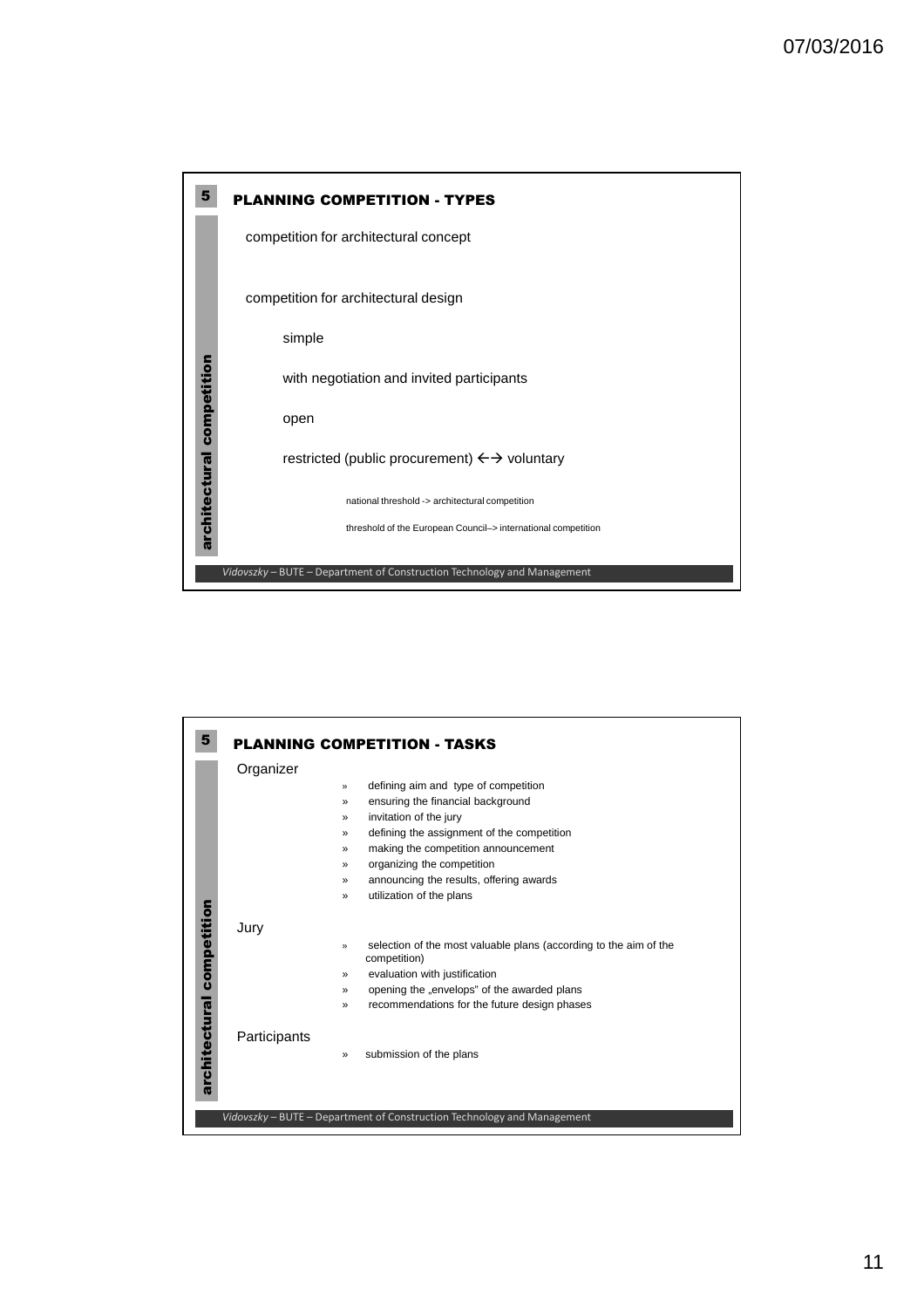

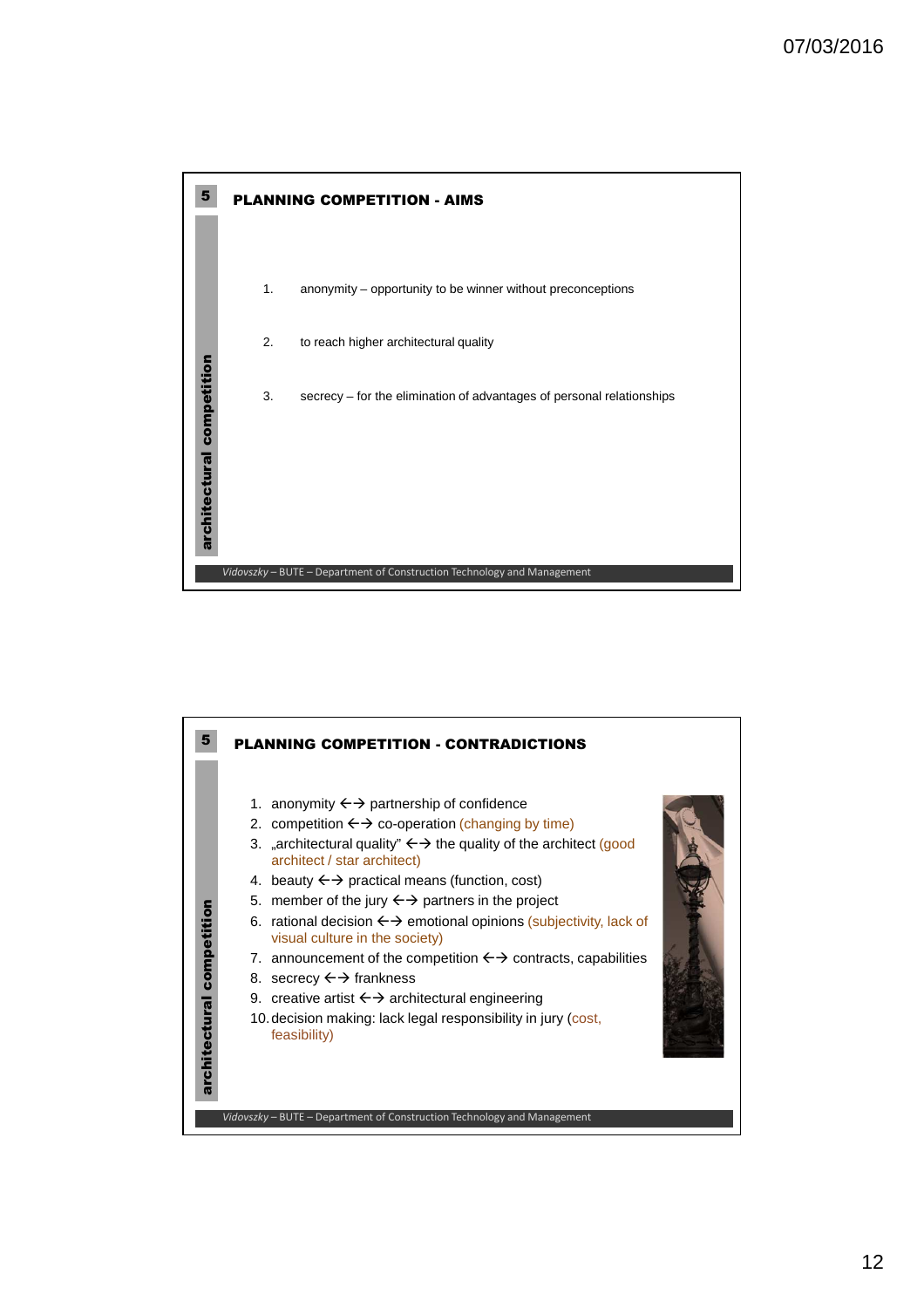

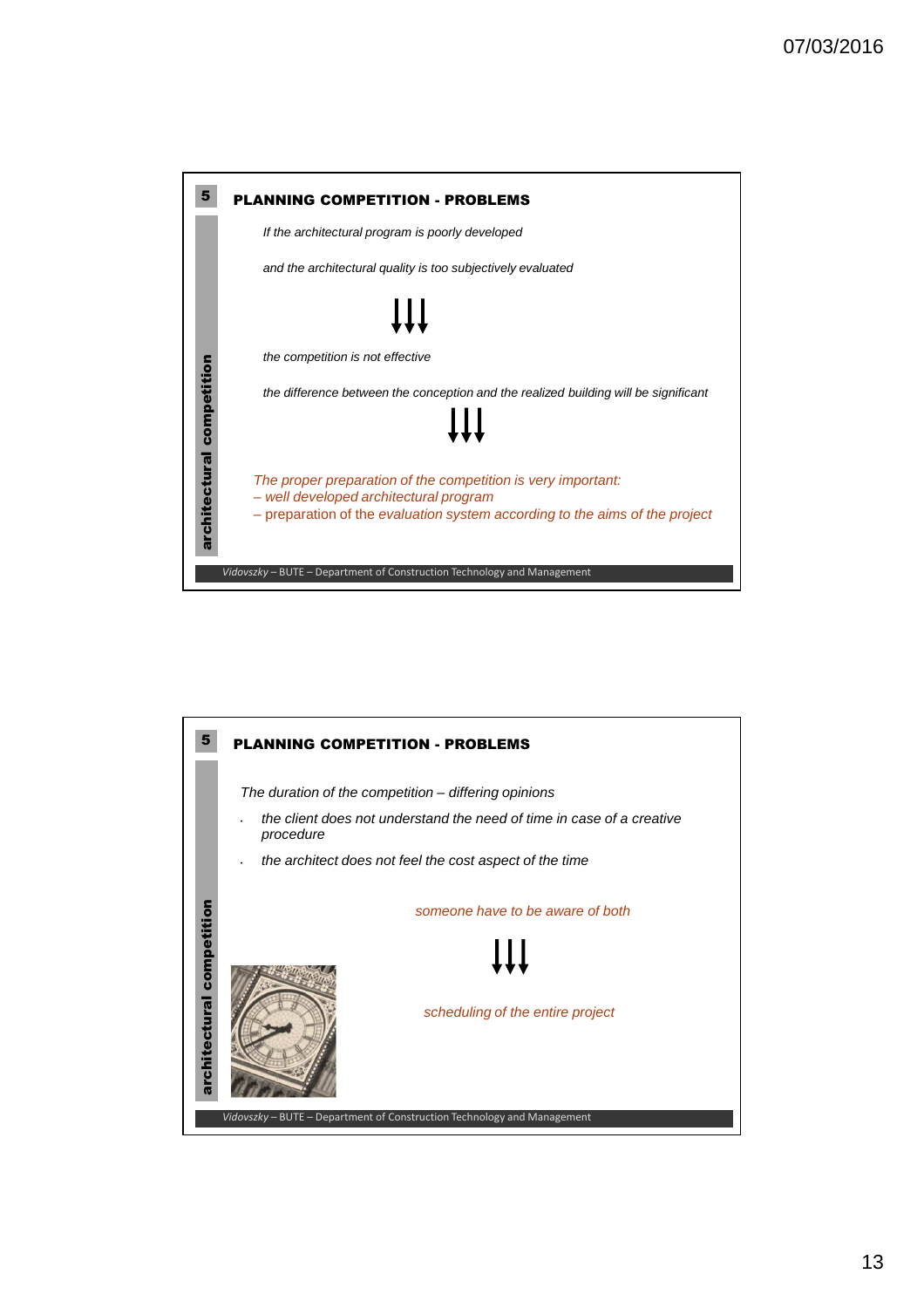

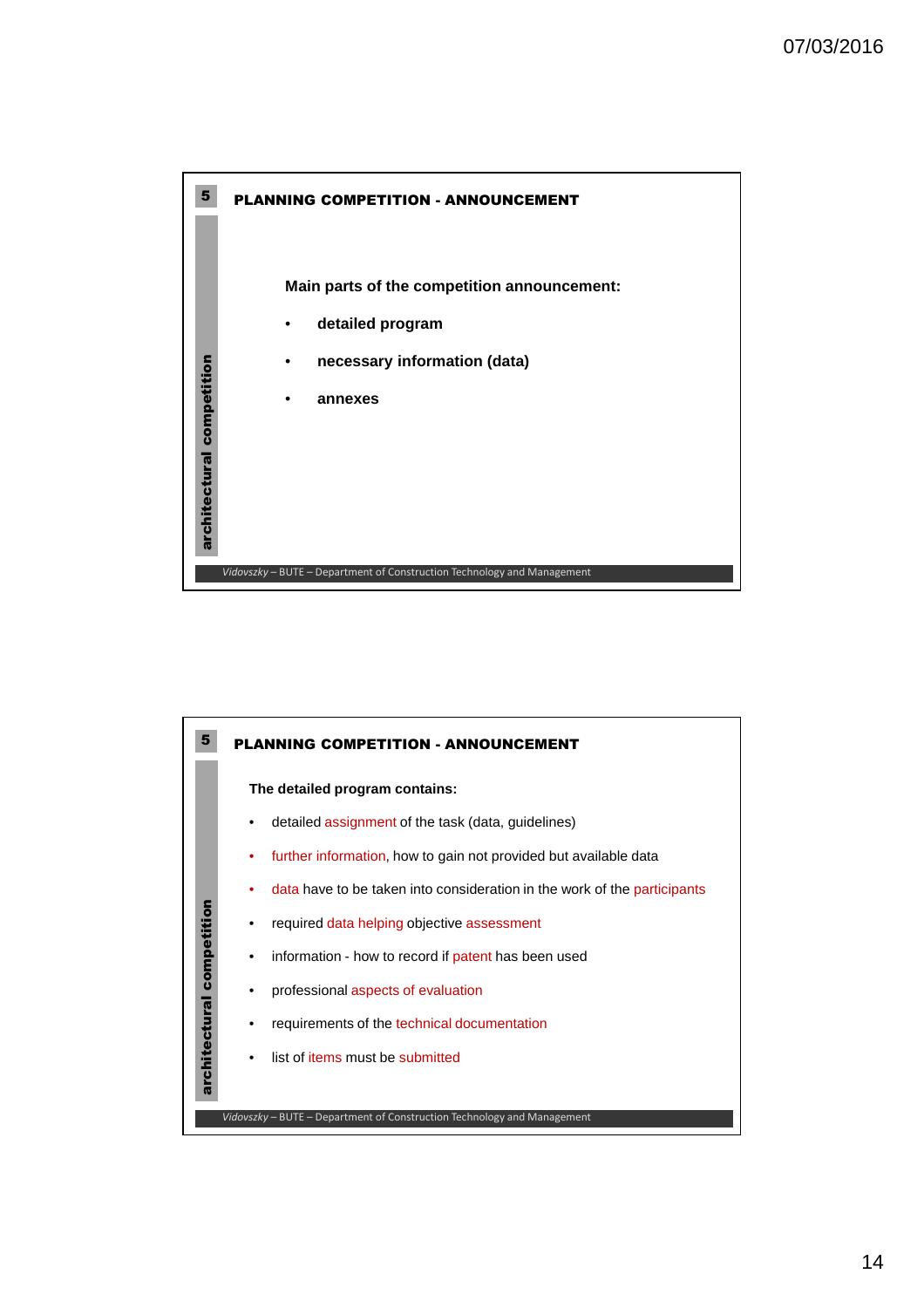

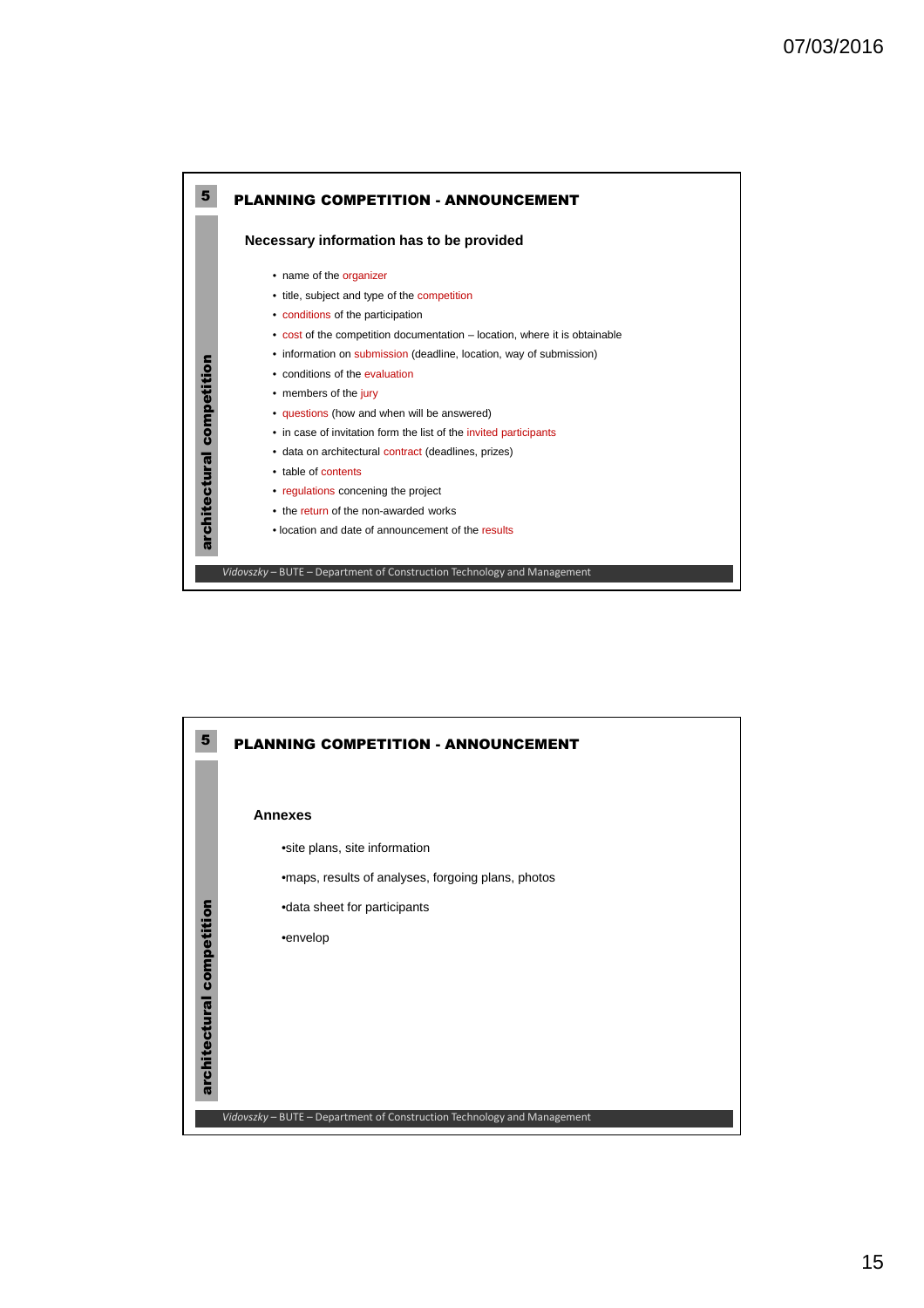

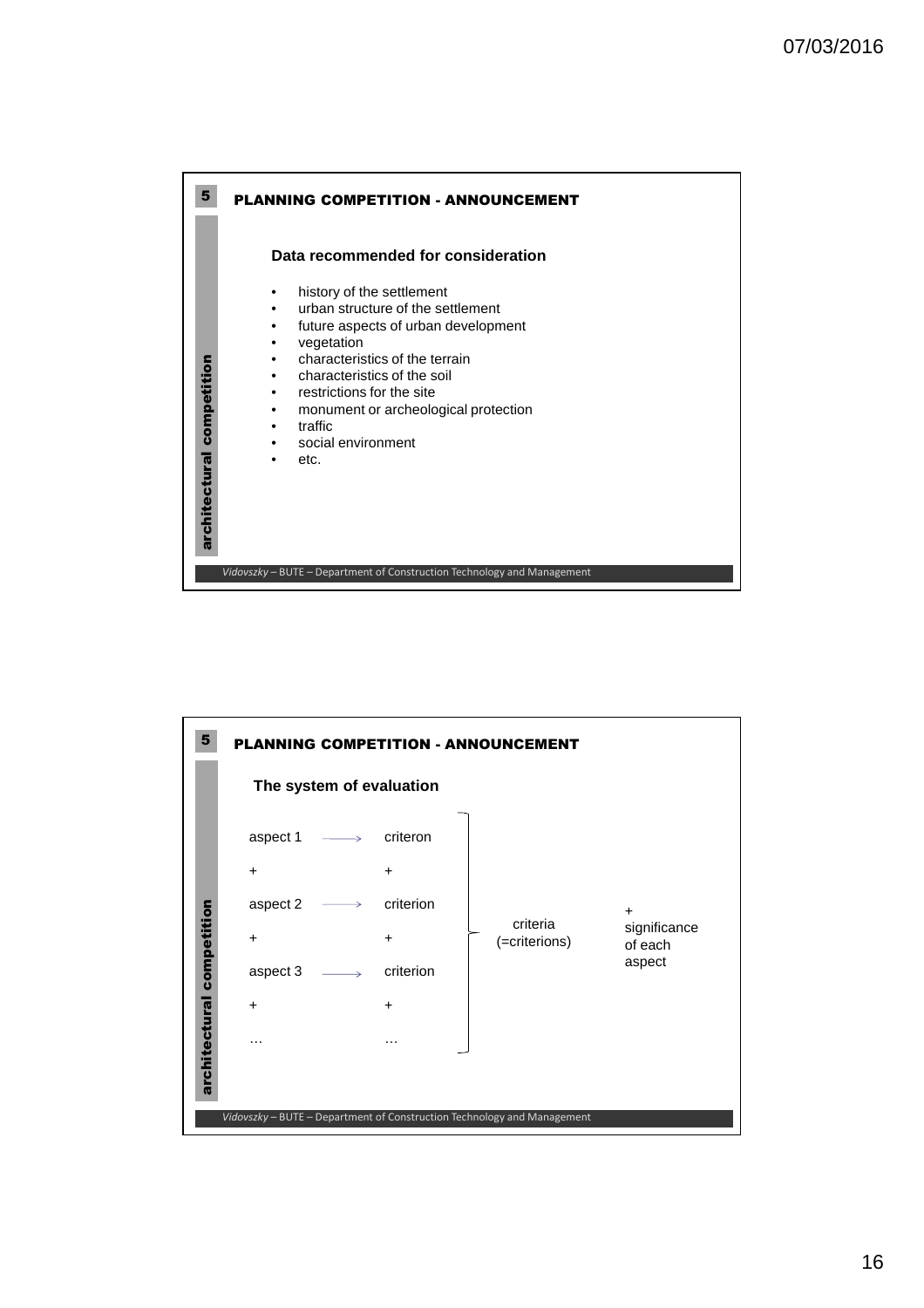